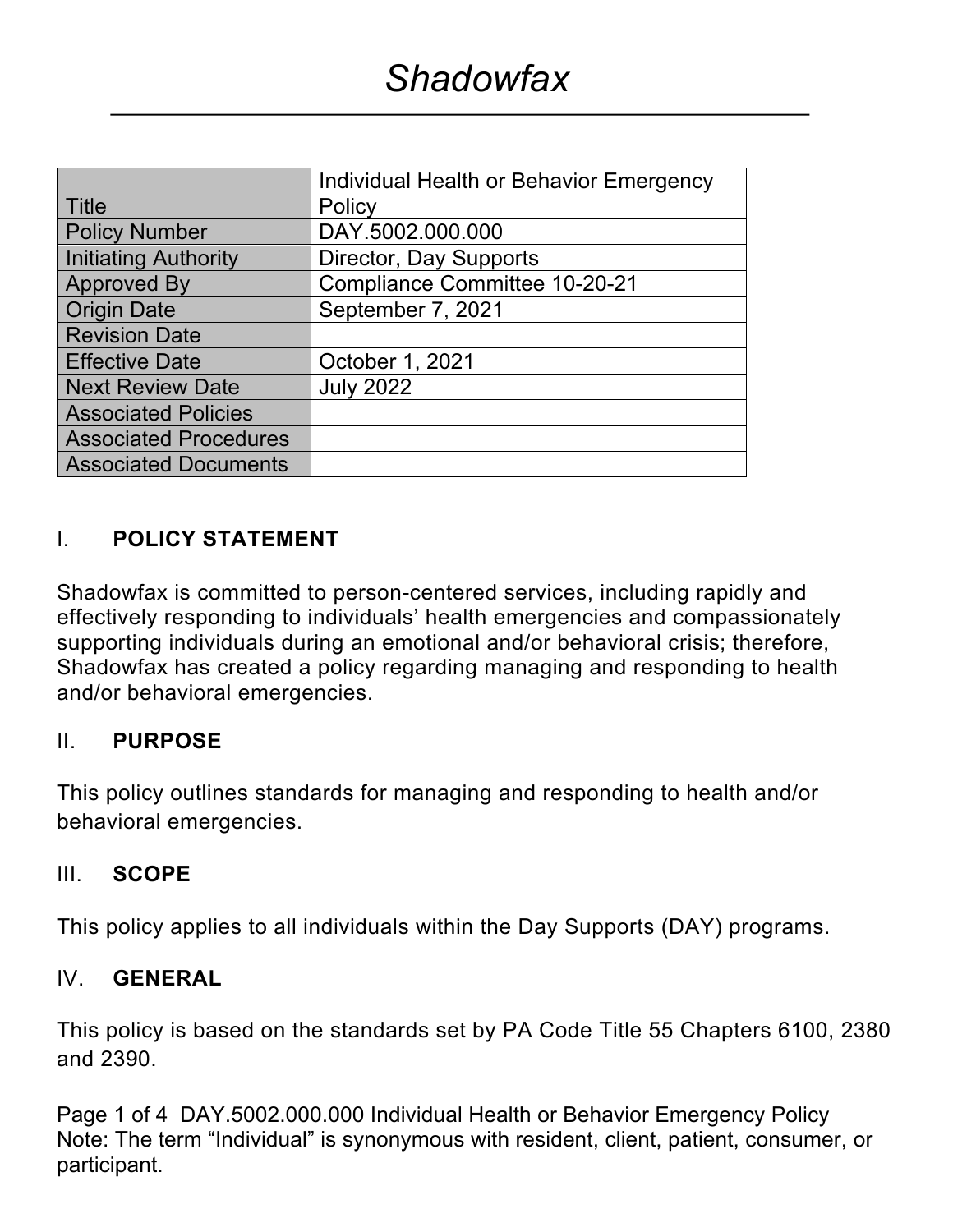### DEFINITIONS

- Individual Health Emergency: Any situation where an individual has an acute injury or illness which poses an immediate risk to the individual's life or long-term health.
- Behavior Emergency/Crisis: A behavior crisis is any situation in which an individual engages in actions which places the individual in danger of harm to themself or others.

# V. **POLICY**

DAY will create and maintain written procedures for responding to and managing individual health and/or behavioral emergencies. The objectives in handling health and/or behavioral emergencies are to:

- Respond in a timely, sensitive, and person-centered manner
- Protect the health and safety of the individual having the emergency
- Protect the health and safety of other individuals and staff who may be in the proximity of the emergency
- De-escalate behavioral emergencies, whenever possible, using methods of intervention less intrusive than restrictive procedures.

## REPORTING

All requirements for managing and reporting incidents shall be followed including Incident Management and any county or other external reporting requirements, see ORG.1007.000.000 Incident Management. All internal reporting requirements must be followed, including, at a minimum:

-case notes

-service notes

## RESTRICTIVE PROCEDURES

A restrictive procedure may only be used in the case of an emergency to prevent individuals from immediate physical harm to themselves or others, see DAY.5004.000.000 Restrictive and Positive Approaches.

Page 2 of 4 DAY.5002.000.000 Individual Health or Behavior Emergency Policy Note: The term "Individual" is synonymous with resident, client, patient, consumer, or participant.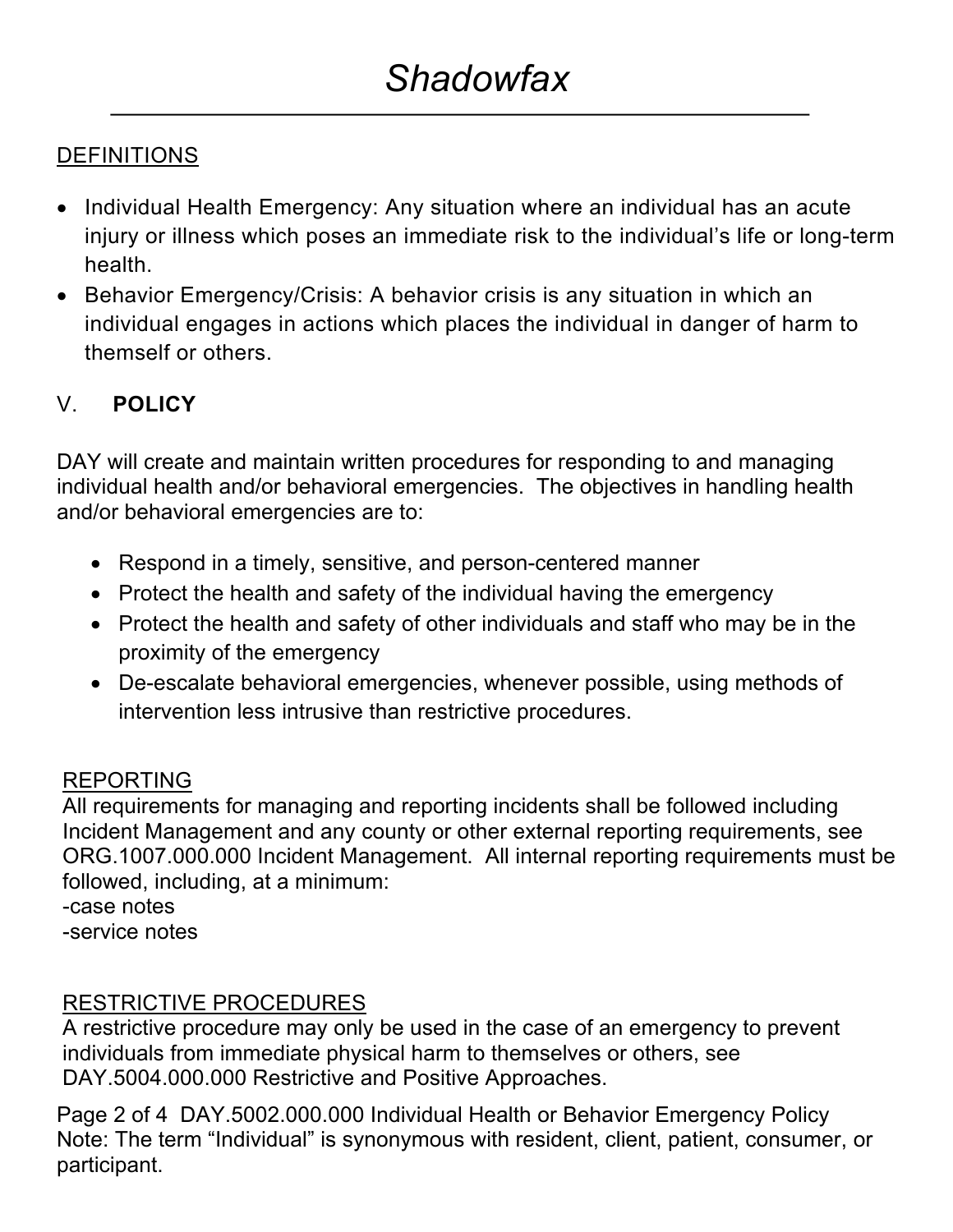### **RESPONSIBILITIES**

The Director, Day Supports, and/or the Director's designate(s) are responsible to:

- Arrange transportation through the use of agency vehicles, private vehicles, emergency vehicles or public transportation.
- Notify, where applicable, the responsible relative/guardian.

Notify the County Supports Coordinator and prepare a written report.

### EMERGENCY PLANS AND INFORMATION

Each DAY Program Area shall have a written emergency medical plan listing the following:

- 1. The hospital or source of health care that will be used in an emergency.
- 2. The method of transportation to be used.
- 3. An emergency staffing plan.

For more information on emergencies see ORG.1005.000.000 Emergency Disaster **Evacuations** 

Emergency information for an individual shall be easily accessible and include:

- 1. The name, address, telephone number and relationship of a designated person to be contacted in case of emergency.
- 2. The name, address, and telephone number of the individual's physician or source of health care.
- 3. The name, address and telephone number of the person able to give consent for emergency medical treatment, if applicable.
- 4. A copy of the individual's most recent annual physical examination.

## VI. **OVERSIGHT**

Shadowfax's Compliance Committee or their designee(s) (the "Approved By") shall be in charge of the administration of this Policy. The Approved By responsibilities include:

Page 3 of 4 DAY.5002.000.000 Individual Health or Behavior Emergency Policy Note: The term "Individual" is synonymous with resident, client, patient, consumer, or participant.